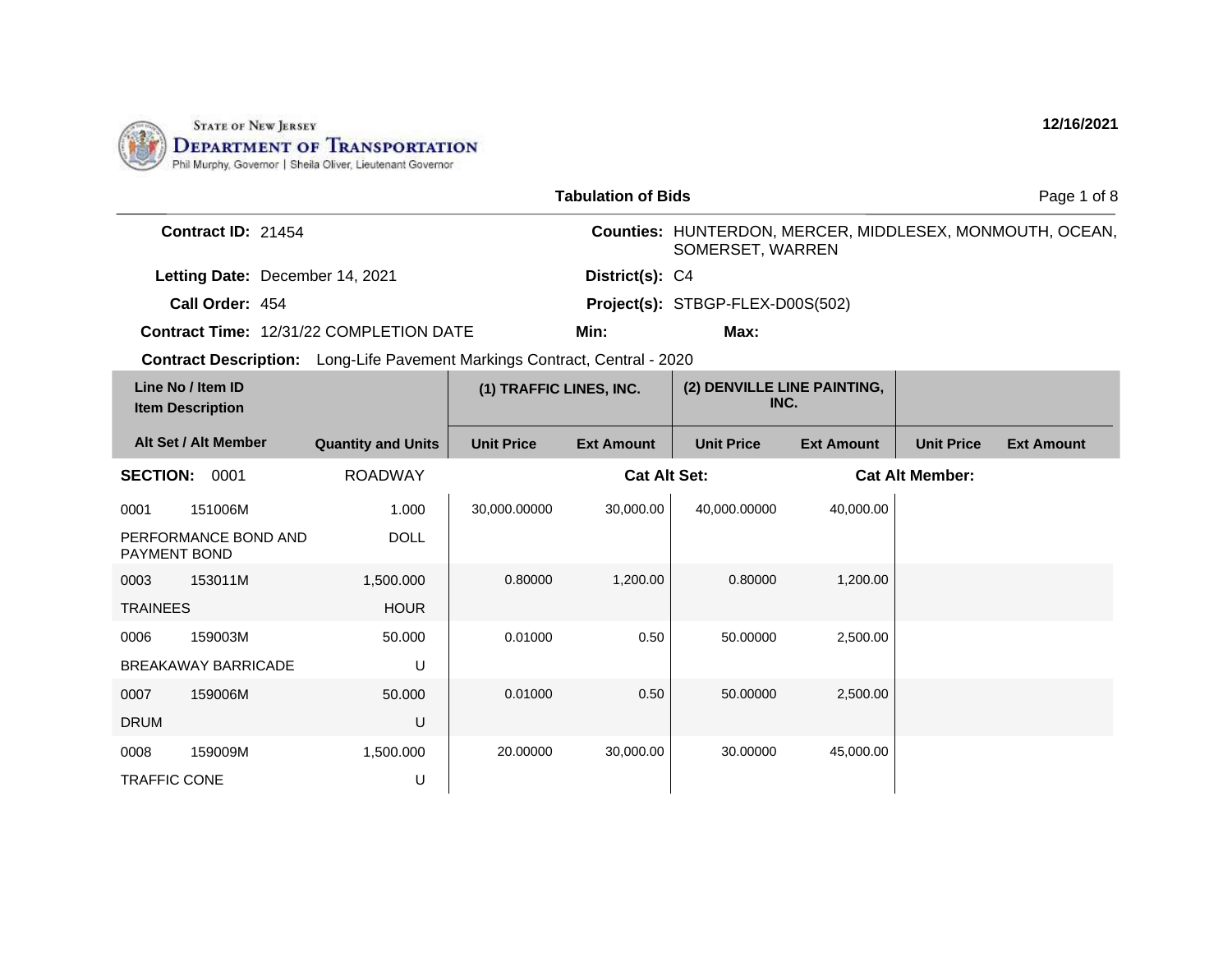

|                                                                            |                    |                           |                         | <b>Tabulation of Bids</b> |                                     |                   |                        | Page 2 of 8                                              |
|----------------------------------------------------------------------------|--------------------|---------------------------|-------------------------|---------------------------|-------------------------------------|-------------------|------------------------|----------------------------------------------------------|
|                                                                            | Contract ID: 21454 |                           |                         |                           |                                     | SOMERSET, WARREN  |                        | Counties: HUNTERDON, MERCER, MIDDLESEX, MONMOUTH, OCEAN, |
| Letting Date: December 14, 2021                                            |                    |                           |                         | District(s): C4           |                                     |                   |                        |                                                          |
| Call Order: 454                                                            |                    |                           |                         |                           | Project(s): STBGP-FLEX-D00S(502)    |                   |                        |                                                          |
| <b>Contract Time: 12/31/22 COMPLETION DATE</b>                             |                    |                           |                         | Min:                      | Max:                                |                   |                        |                                                          |
| Contract Description: Long-Life Pavement Markings Contract, Central - 2020 |                    |                           |                         |                           |                                     |                   |                        |                                                          |
| Line No / Item ID<br><b>Item Description</b>                               |                    |                           | (1) TRAFFIC LINES, INC. |                           | (2) DENVILLE LINE PAINTING,<br>INC. |                   |                        |                                                          |
| Alt Set / Alt Member                                                       |                    | <b>Quantity and Units</b> | <b>Unit Price</b>       | <b>Ext Amount</b>         | <b>Unit Price</b>                   | <b>Ext Amount</b> | <b>Unit Price</b>      | <b>Ext Amount</b>                                        |
| <b>SECTION: 0001</b>                                                       |                    | <b>ROADWAY</b>            |                         | <b>Cat Alt Set:</b>       |                                     |                   | <b>Cat Alt Member:</b> |                                                          |
| 159012M<br>0009                                                            |                    | 800.000                   | 0.01000                 | 8.00                      | 10.00000                            | 8,000.00          |                        |                                                          |
| <b>CONSTRUCTION SIGNS</b>                                                  |                    | <b>SF</b>                 |                         |                           |                                     |                   |                        |                                                          |
| 159027M<br>0010                                                            |                    | 8.000                     | 0.01000                 | 0.08                      | 4,000.00000                         | 32,000.00         |                        |                                                          |
| FLASHING ARROW BOARD, 4' X 8'                                              |                    | U                         |                         |                           |                                     |                   |                        |                                                          |
| 159030M<br>0011                                                            |                    | 6.000                     | 1,000.00000             | 6,000.00                  | 6,000.00000                         | 36,000.00         |                        |                                                          |
| PORTABLE VARIABLE MESSAGE<br><b>SIGN</b>                                   |                    | U                         |                         |                           |                                     |                   |                        |                                                          |
| 159108M<br>0012                                                            |                    | 8.000                     | 20,000.00000            | 160,000.00                | 20,000.00000                        | 160,000.00        |                        |                                                          |
| <b>TRAFFIC CONTROL TRUCK WITH</b><br>MOUNTED CRASH CUSHION                 |                    | U                         |                         |                           |                                     |                   |                        |                                                          |
| 159141M<br>0013                                                            |                    | 750.000                   | 0.01000                 | 7.50                      | 3.00000                             | 2,250.00          |                        |                                                          |
| TRAFFIC DIRECTOR, FLAGGER                                                  |                    | <b>HOUR</b>               |                         |                           |                                     |                   |                        |                                                          |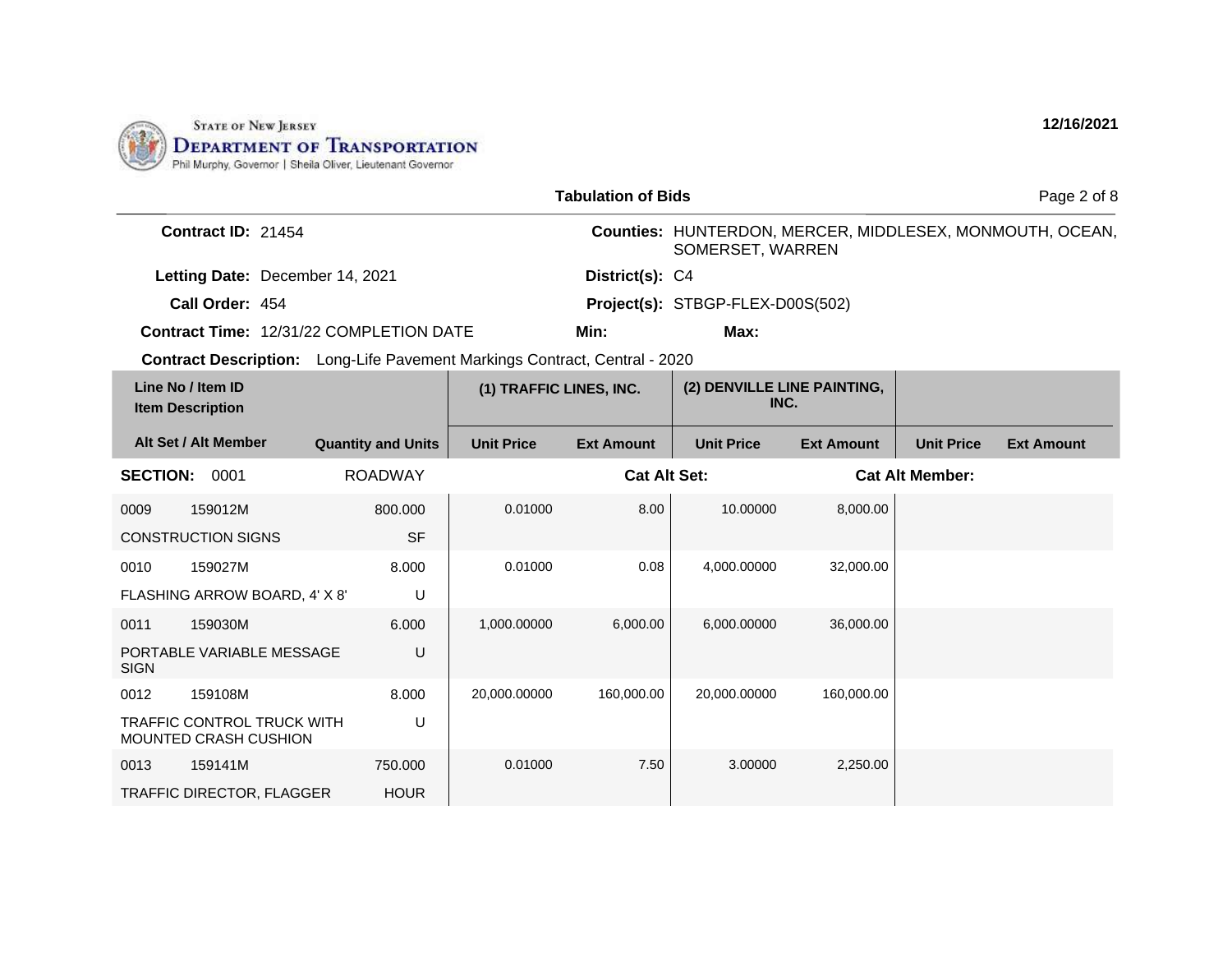

|                                                                                   | <b>Tabulation of Bids</b> |                         |                     |                                     |                   |                        |                                                          |  |
|-----------------------------------------------------------------------------------|---------------------------|-------------------------|---------------------|-------------------------------------|-------------------|------------------------|----------------------------------------------------------|--|
| Contract ID: 21454                                                                |                           |                         |                     | SOMERSET, WARREN                    |                   |                        | Counties: HUNTERDON, MERCER, MIDDLESEX, MONMOUTH, OCEAN, |  |
| Letting Date: December 14, 2021                                                   |                           | District(s): C4         |                     |                                     |                   |                        |                                                          |  |
| Call Order: 454                                                                   |                           |                         |                     | Project(s): STBGP-FLEX-D00S(502)    |                   |                        |                                                          |  |
| <b>Contract Time: 12/31/22 COMPLETION DATE</b>                                    |                           |                         | Min:                | Max:                                |                   |                        |                                                          |  |
| <b>Contract Description:</b> Long-Life Pavement Markings Contract, Central - 2020 |                           |                         |                     |                                     |                   |                        |                                                          |  |
| Line No / Item ID<br><b>Item Description</b>                                      |                           | (1) TRAFFIC LINES, INC. |                     | (2) DENVILLE LINE PAINTING,<br>INC. |                   |                        |                                                          |  |
| Alt Set / Alt Member                                                              | <b>Quantity and Units</b> | <b>Unit Price</b>       | <b>Ext Amount</b>   | <b>Unit Price</b>                   | <b>Ext Amount</b> | <b>Unit Price</b>      | <b>Ext Amount</b>                                        |  |
| <b>SECTION:</b><br>0001                                                           | <b>ROADWAY</b>            |                         | <b>Cat Alt Set:</b> |                                     |                   | <b>Cat Alt Member:</b> |                                                          |  |
| MMR080M<br>0014                                                                   | 1,500,000.000             | 0.05000                 | 75,000.00           | 0.25000                             | 375,000.00        |                        |                                                          |  |
| <b>CLEARING SITE</b>                                                              | LF                        |                         |                     |                                     |                   |                        |                                                          |  |
| 610003M<br>0015                                                                   | 3,936,131.000             | 0.45000                 | 1,771,258.95        | 0.47000                             | 1,849,981.57      |                        |                                                          |  |
| TRAFFIC STRIPES, 4"                                                               | <b>LF</b>                 |                         |                     |                                     |                   |                        |                                                          |  |
| 610006M<br>0016                                                                   | 1,895,450.000             | 0.75000                 | 1,421,587.50        | 0.65000                             | 1,232,042.50      |                        |                                                          |  |
| TRAFFIC STRIPES, 6"                                                               | LF                        |                         |                     |                                     |                   |                        |                                                          |  |
| 610007M<br>0017                                                                   | 196,807.000               | 0.90000                 | 177,126.30          | 1.55000                             | 305,050.85        |                        |                                                          |  |
| TRAFFIC STRIPES, 8"                                                               | <b>LF</b>                 |                         |                     |                                     |                   |                        |                                                          |  |
| 610060M<br>0018                                                                   | 52,460.000                | 15.00000                | 786,900.00          | 11.00000                            | 577,060.00        |                        |                                                          |  |
| <b>TRAFFIC MARKINGS SYMBOLS</b>                                                   | <b>SF</b>                 |                         |                     |                                     |                   |                        |                                                          |  |
| 0019<br>610013M                                                                   | 30,000.000                | 1.00000                 | 30,000.00           | 2.95000                             | 88,500.00         |                        |                                                          |  |
| TRAFFIC MARKING LINES, 4"                                                         | LF                        |                         |                     |                                     |                   |                        |                                                          |  |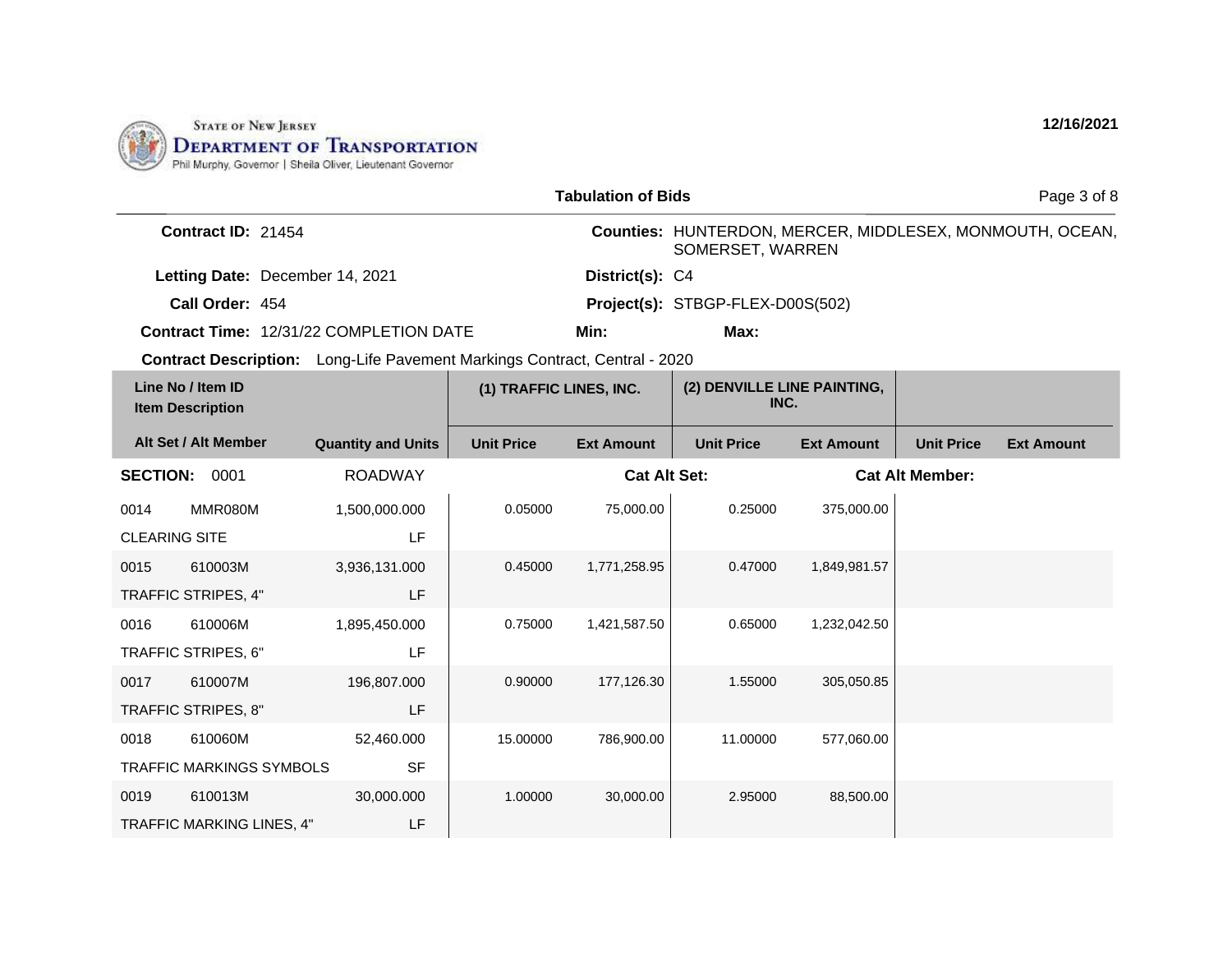

|                   |                                              |                                                                                   |                         | <b>Tabulation of Bids</b> |                                     |                   |                        | Page 4 of 8                                              |
|-------------------|----------------------------------------------|-----------------------------------------------------------------------------------|-------------------------|---------------------------|-------------------------------------|-------------------|------------------------|----------------------------------------------------------|
|                   | Contract ID: 21454                           |                                                                                   |                         |                           | SOMERSET, WARREN                    |                   |                        | Counties: HUNTERDON, MERCER, MIDDLESEX, MONMOUTH, OCEAN, |
|                   | Letting Date: December 14, 2021              |                                                                                   |                         | District(s): C4           |                                     |                   |                        |                                                          |
|                   | Call Order: 454                              |                                                                                   |                         |                           | Project(s): STBGP-FLEX-D00S(502)    |                   |                        |                                                          |
|                   |                                              | <b>Contract Time: 12/31/22 COMPLETION DATE</b>                                    |                         | Min:                      | Max:                                |                   |                        |                                                          |
|                   |                                              | <b>Contract Description:</b> Long-Life Pavement Markings Contract, Central - 2020 |                         |                           |                                     |                   |                        |                                                          |
|                   | Line No / Item ID<br><b>Item Description</b> |                                                                                   | (1) TRAFFIC LINES, INC. |                           | (2) DENVILLE LINE PAINTING,<br>INC. |                   |                        |                                                          |
|                   | Alt Set / Alt Member                         | <b>Quantity and Units</b>                                                         | <b>Unit Price</b>       | <b>Ext Amount</b>         | <b>Unit Price</b>                   | <b>Ext Amount</b> | <b>Unit Price</b>      | <b>Ext Amount</b>                                        |
| <b>SECTION:</b>   | 0001                                         | <b>ROADWAY</b>                                                                    |                         | <b>Cat Alt Set:</b>       |                                     |                   | <b>Cat Alt Member:</b> |                                                          |
| 0020              | 610014M                                      | 60,778.000                                                                        | 6.50000                 | 395,057.00                | 5.25000                             | 319,084.50        |                        |                                                          |
|                   | TRAFFIC MARKING LINES, 8"                    | LF                                                                                |                         |                           |                                     |                   |                        |                                                          |
| 0021              | 610017M                                      | 142,343.000                                                                       | 9.00000                 | 1,281,087.00              | 11.00000                            | 1,565,773.00      |                        |                                                          |
|                   | TRAFFIC MARKING LINES, 24"                   | LF                                                                                |                         |                           |                                     |                   |                        |                                                          |
| 0022              | 610012M                                      | 1,000.000                                                                         | 25,00000                | 25,000.00                 | 50.00000                            | 50,000.00         |                        |                                                          |
| <b>LENS</b>       | RPM, MONO-DIRECTIONAL, WHITE                 | U                                                                                 |                         |                           |                                     |                   |                        |                                                          |
| 0023              | 610018M                                      | 1,000.000                                                                         | 25,00000                | 25,000.00                 | 50.00000                            | 50,000.00         |                        |                                                          |
| <b>AMBER LENS</b> | RPM, MONO-DIRECTIONAL,                       | U                                                                                 |                         |                           |                                     |                   |                        |                                                          |
| 0024              | 610021M                                      | 1,000.000                                                                         | 25.00000                | 25,000.00                 | 50.00000                            | 50,000.00         |                        |                                                          |
| <b>LENS</b>       | RPM, BI-DIRECTIONAL, AMBER                   | U                                                                                 |                         |                           |                                     |                   |                        |                                                          |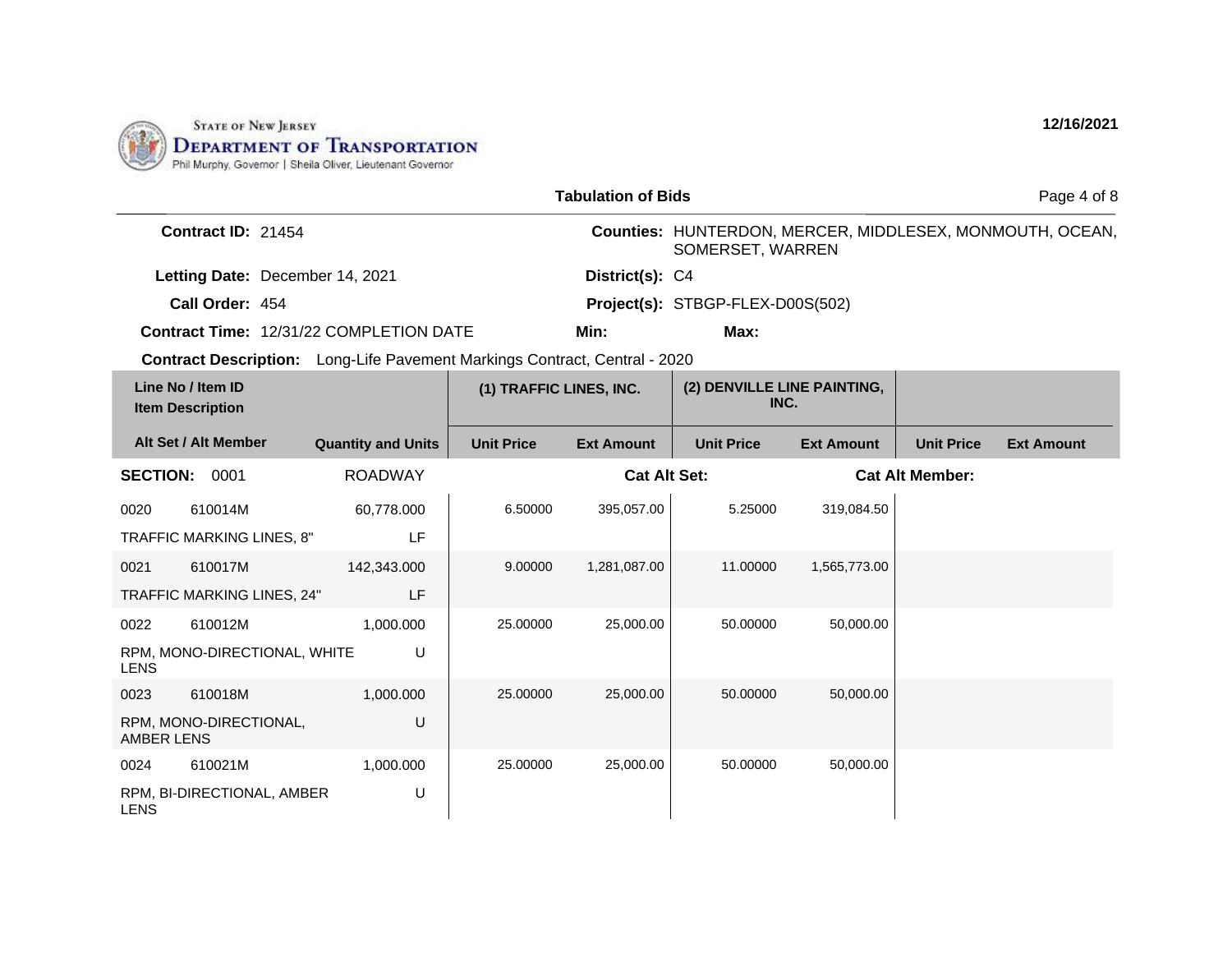

|                                              |                                                                                    |                                                                                   |                         | <b>Tabulation of Bids</b> |                                     |                   |                        | Page 5 of 8                                              |
|----------------------------------------------|------------------------------------------------------------------------------------|-----------------------------------------------------------------------------------|-------------------------|---------------------------|-------------------------------------|-------------------|------------------------|----------------------------------------------------------|
|                                              | Contract ID: 21454                                                                 |                                                                                   |                         |                           | SOMERSET, WARREN                    |                   |                        | Counties: HUNTERDON, MERCER, MIDDLESEX, MONMOUTH, OCEAN, |
|                                              | Letting Date: December 14, 2021                                                    |                                                                                   |                         | District(s): C4           |                                     |                   |                        |                                                          |
|                                              | Call Order: 454                                                                    |                                                                                   |                         |                           | Project(s): STBGP-FLEX-D00S(502)    |                   |                        |                                                          |
|                                              |                                                                                    | <b>Contract Time: 12/31/22 COMPLETION DATE</b>                                    |                         | Min:                      | Max:                                |                   |                        |                                                          |
|                                              |                                                                                    | <b>Contract Description:</b> Long-Life Pavement Markings Contract, Central - 2020 |                         |                           |                                     |                   |                        |                                                          |
| Line No / Item ID<br><b>Item Description</b> |                                                                                    |                                                                                   | (1) TRAFFIC LINES, INC. |                           | (2) DENVILLE LINE PAINTING,<br>INC. |                   |                        |                                                          |
|                                              | Alt Set / Alt Member                                                               | <b>Quantity and Units</b>                                                         | <b>Unit Price</b>       | <b>Ext Amount</b>         | <b>Unit Price</b>                   | <b>Ext Amount</b> | <b>Unit Price</b>      | <b>Ext Amount</b>                                        |
| <b>SECTION: 0001</b>                         |                                                                                    | <b>ROADWAY</b>                                                                    |                         | <b>Cat Alt Set:</b>       |                                     |                   | <b>Cat Alt Member:</b> |                                                          |
| 0025                                         | 610024M                                                                            | 1,000.000                                                                         | 4.95000                 | 4,950.00                  | 5.00000                             | 5,000.00          |                        |                                                          |
| <b>REMOVAL OF RPM</b>                        |                                                                                    | U                                                                                 |                         |                           |                                     |                   |                        |                                                          |
| 0026                                         | 610027M                                                                            | 47,100.000                                                                        | 15.00000                | 706,500.00                | 19.00000                            | 894,900.00        |                        |                                                          |
| <b>RPM LENS</b>                              | REMOVAL AND REPLACEMENT OF                                                         | U                                                                                 |                         |                           |                                     |                   |                        |                                                          |
| 0027                                         | 610036M                                                                            | 650,000.000                                                                       | 0.25000                 | 162,500.00                | 0.25000                             | 162,500.00        |                        |                                                          |
|                                              | REMOVAL OF TRAFFIC STRIPES                                                         | <b>LF</b>                                                                         |                         |                           |                                     |                   |                        |                                                          |
| 0028                                         | 610039M                                                                            | 26,230.000                                                                        | 1.80000                 | 47,214.00                 | 2.00000                             | 52,460.00         |                        |                                                          |
|                                              | REMOVAL OF TRAFFIC MARKINGS                                                        | <b>SF</b>                                                                         |                         |                           |                                     |                   |                        |                                                          |
| 0029                                         | MMR065M                                                                            | 5,000.000                                                                         | 1.00000                 | 5,000.00                  | 2.00000                             | 10,000.00         |                        |                                                          |
|                                              | <b>REMOVAL OF LONG LIFE</b><br>PATTERNED CONTRAST<br><b>PAVEMENT MARKINGS TAPE</b> | LF                                                                                |                         |                           |                                     |                   |                        |                                                          |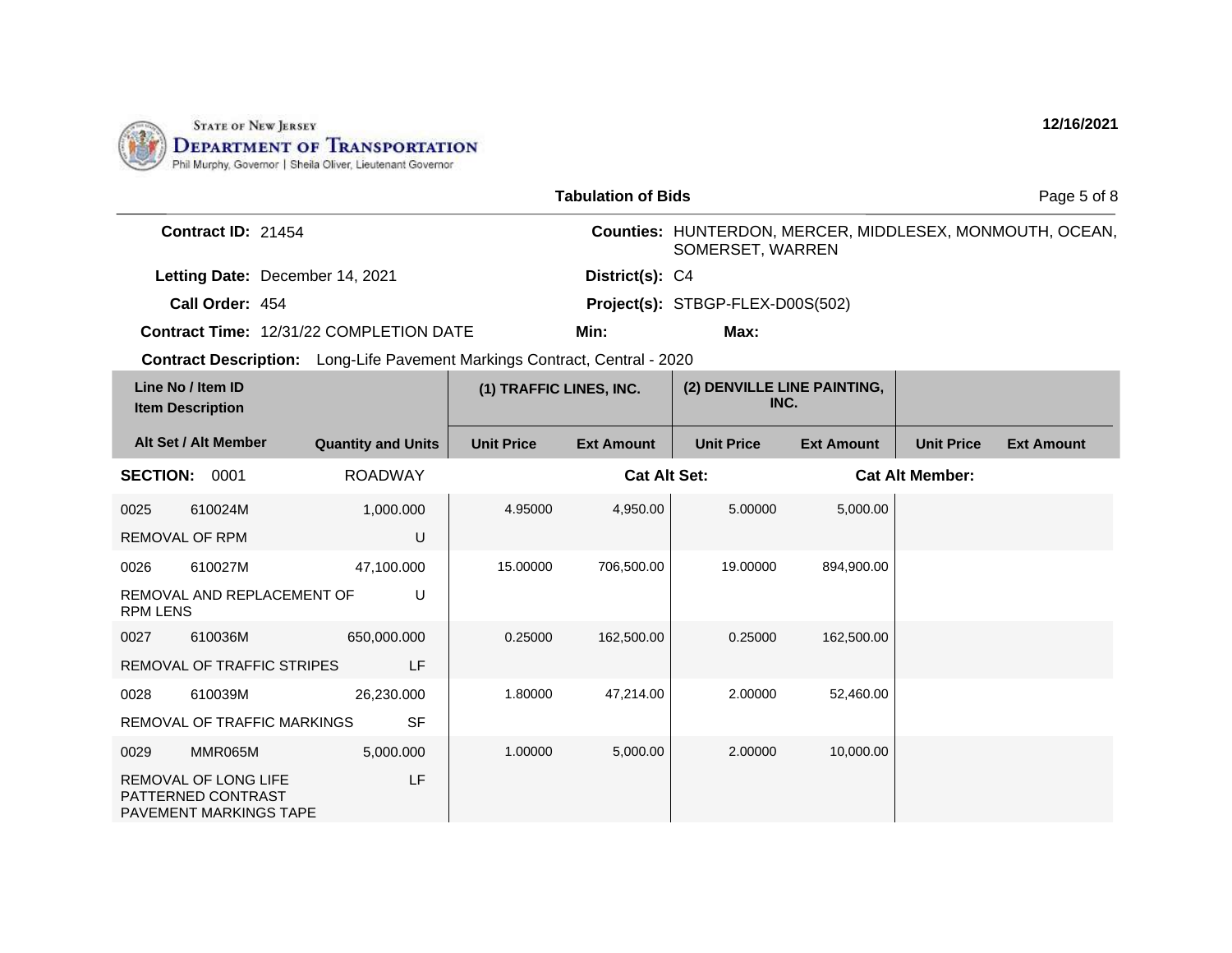

|                                                |                                                                                   |                           |                         | <b>Tabulation of Bids</b> |                                     |                   |                        | Page 6 of 8                                              |  |
|------------------------------------------------|-----------------------------------------------------------------------------------|---------------------------|-------------------------|---------------------------|-------------------------------------|-------------------|------------------------|----------------------------------------------------------|--|
|                                                | Contract ID: 21454                                                                |                           |                         |                           | SOMERSET, WARREN                    |                   |                        | Counties: HUNTERDON, MERCER, MIDDLESEX, MONMOUTH, OCEAN, |  |
|                                                | Letting Date: December 14, 2021                                                   |                           |                         |                           | District(s): C4                     |                   |                        |                                                          |  |
| Call Order: 454                                |                                                                                   |                           |                         |                           | Project(s): STBGP-FLEX-D00S(502)    |                   |                        |                                                          |  |
| <b>Contract Time: 12/31/22 COMPLETION DATE</b> |                                                                                   |                           |                         | Min:                      | Max:                                |                   |                        |                                                          |  |
|                                                | <b>Contract Description:</b> Long-Life Pavement Markings Contract, Central - 2020 |                           |                         |                           |                                     |                   |                        |                                                          |  |
| Line No / Item ID<br><b>Item Description</b>   |                                                                                   |                           | (1) TRAFFIC LINES, INC. |                           | (2) DENVILLE LINE PAINTING,<br>INC. |                   |                        |                                                          |  |
| Alt Set / Alt Member                           |                                                                                   | <b>Quantity and Units</b> | <b>Unit Price</b>       | <b>Ext Amount</b>         | <b>Unit Price</b>                   | <b>Ext Amount</b> | <b>Unit Price</b>      | <b>Ext Amount</b>                                        |  |
| <b>SECTION:</b><br>0001                        |                                                                                   | <b>ROADWAY</b>            |                         | <b>Cat Alt Set:</b>       |                                     |                   | <b>Cat Alt Member:</b> |                                                          |  |
| MMR067M<br>0030                                |                                                                                   | 251,404.000               | 0.40000                 | 100,561.60                | 0.75000                             | 188,553.00        |                        |                                                          |  |
| REMOVAL OF TRAFFIC<br><b>MARKINGS, LINES</b>   |                                                                                   | LF                        |                         |                           |                                     |                   |                        |                                                          |  |
| MMR083M<br>0031                                |                                                                                   | (1)                       | 80,000.00000            | 80.000.00                 | 115,000.00000                       | 115,000.00        |                        |                                                          |  |
| MOBILE RETROREFLECTOMETER<br><b>SERVICE</b>    |                                                                                   | LS                        |                         |                           |                                     |                   |                        |                                                          |  |
| <b>Section Totals:</b>                         |                                                                                   |                           |                         | \$7.346.958.93            |                                     | \$8,220,355.42    |                        |                                                          |  |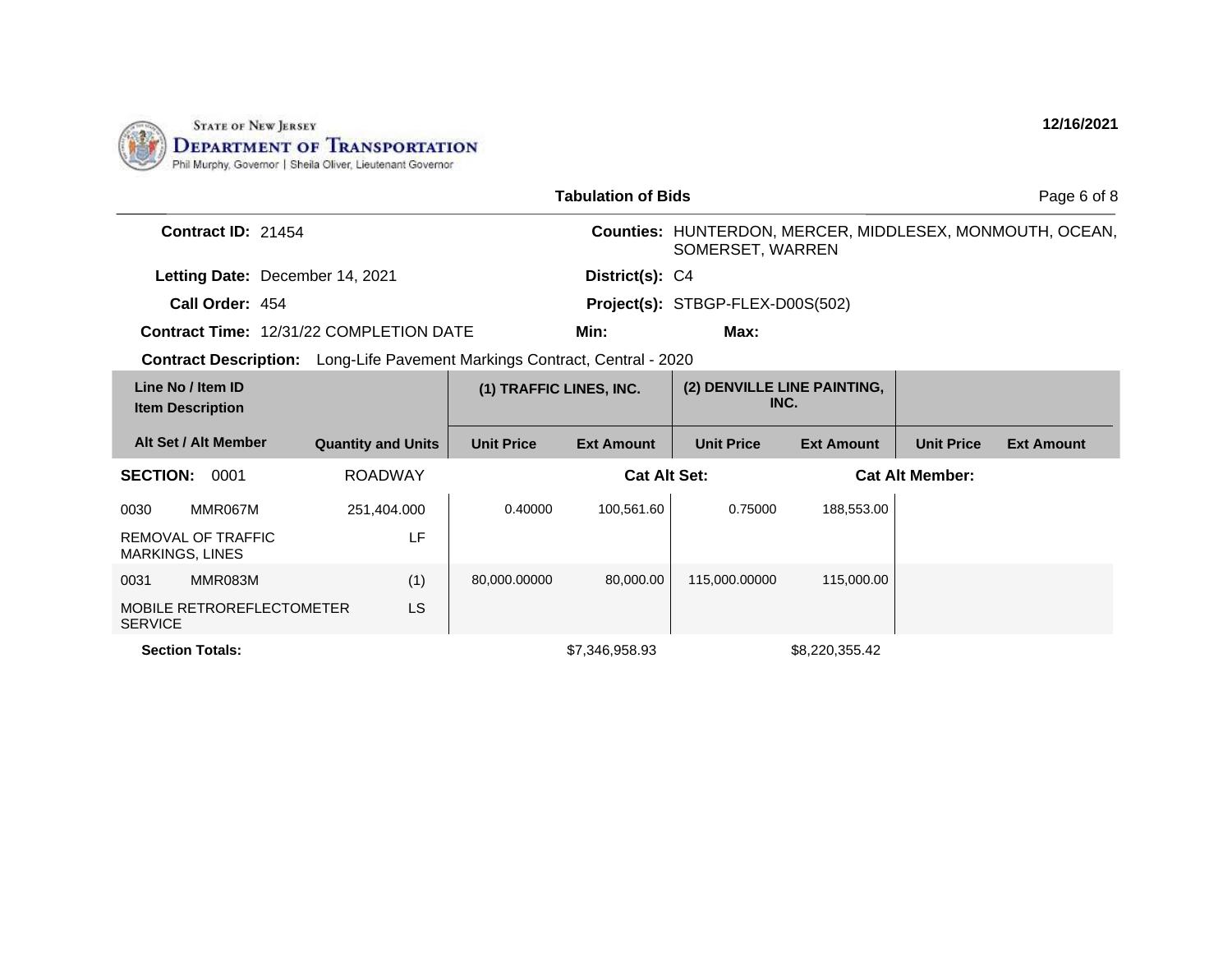

|                                              |                                                                                   |                                 | <b>Tabulation of Bids</b> |                                     |                   |                        | Page 7 of 8                                              |
|----------------------------------------------|-----------------------------------------------------------------------------------|---------------------------------|---------------------------|-------------------------------------|-------------------|------------------------|----------------------------------------------------------|
| Contract ID: 21454                           |                                                                                   |                                 |                           | SOMERSET, WARREN                    |                   |                        | Counties: HUNTERDON, MERCER, MIDDLESEX, MONMOUTH, OCEAN, |
| Letting Date: December 14, 2021              |                                                                                   |                                 | District(s): C4           |                                     |                   |                        |                                                          |
| Call Order: 454                              |                                                                                   |                                 |                           | Project(s): STBGP-FLEX-D00S(502)    |                   |                        |                                                          |
|                                              | <b>Contract Time: 12/31/22 COMPLETION DATE</b>                                    |                                 | Min:                      | Max:                                |                   |                        |                                                          |
|                                              | <b>Contract Description:</b> Long-Life Pavement Markings Contract, Central - 2020 |                                 |                           |                                     |                   |                        |                                                          |
| Line No / Item ID<br><b>Item Description</b> |                                                                                   | (1) TRAFFIC LINES, INC.         |                           | (2) DENVILLE LINE PAINTING,<br>INC. |                   |                        |                                                          |
| Alt Set / Alt Member                         | <b>Quantity and Units</b>                                                         | <b>Unit Price</b>               | <b>Ext Amount</b>         | <b>Unit Price</b>                   | <b>Ext Amount</b> | <b>Unit Price</b>      | <b>Ext Amount</b>                                        |
| <b>SECTION:</b><br>0002                      |                                                                                   | <b>CONSTRUCTION ENGINEERING</b> | <b>Cat Alt Set:</b>       |                                     |                   | <b>Cat Alt Member:</b> |                                                          |
| 0004<br>155006M                              | 1.000                                                                             | 10,000.00000                    | 10,000.00                 | 35,000.00000                        | 35,000.00         |                        |                                                          |
| FIELD OFFICE TYPE B SET UP                   | U                                                                                 |                                 |                           |                                     |                   |                        |                                                          |
| 155024M<br>0005                              | 12.000                                                                            | 2.000.00000                     | 24.000.00                 | 10,000.00000                        | 120.000.00        |                        |                                                          |
| FIELD OFFICE TYPE B<br><b>MAINTENANCE</b>    | MO.                                                                               |                                 |                           |                                     |                   |                        |                                                          |
| <b>Section Totals:</b>                       |                                                                                   |                                 | \$34,000.00               |                                     | \$155,000.00      |                        |                                                          |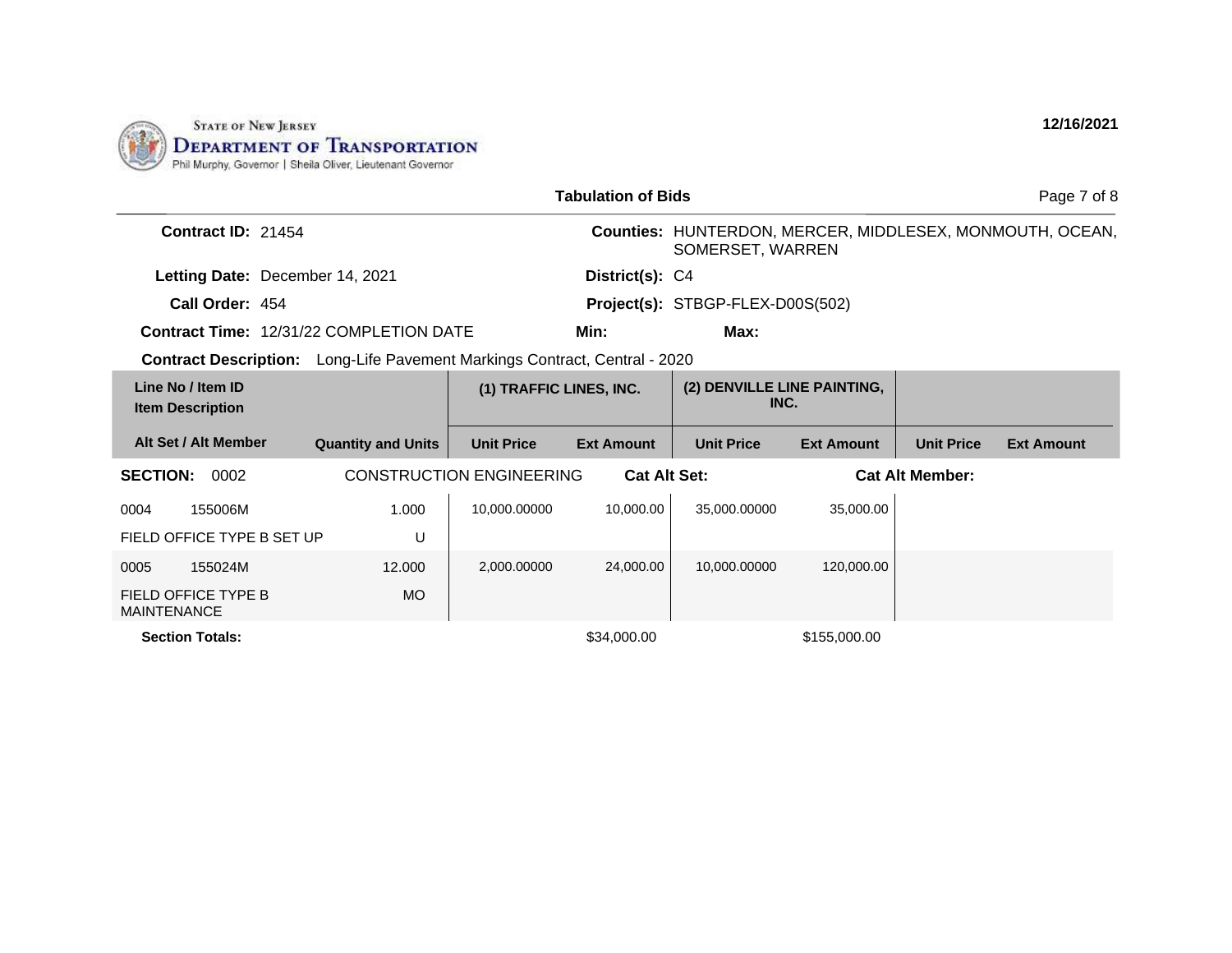

|                                                                                   |                                 |                                  | <b>Tabulation of Bids</b> |                                     |                        |                   | Page 8 of 8                                              |
|-----------------------------------------------------------------------------------|---------------------------------|----------------------------------|---------------------------|-------------------------------------|------------------------|-------------------|----------------------------------------------------------|
| Contract ID: 21454                                                                |                                 |                                  |                           | SOMERSET, WARREN                    |                        |                   | Counties: HUNTERDON, MERCER, MIDDLESEX, MONMOUTH, OCEAN, |
|                                                                                   | Letting Date: December 14, 2021 |                                  |                           |                                     |                        |                   |                                                          |
| Call Order: 454                                                                   |                                 | Project(s): STBGP-FLEX-D00S(502) |                           |                                     |                        |                   |                                                          |
| <b>Contract Time: 12/31/22 COMPLETION DATE</b>                                    |                                 | Min:                             | Max:                      |                                     |                        |                   |                                                          |
| <b>Contract Description:</b> Long-Life Pavement Markings Contract, Central - 2020 |                                 |                                  |                           |                                     |                        |                   |                                                          |
| Line No / Item ID<br><b>Item Description</b>                                      |                                 | (1) TRAFFIC LINES, INC.          |                           | (2) DENVILLE LINE PAINTING,<br>INC. |                        |                   |                                                          |
| Alt Set / Alt Member                                                              | <b>Quantity and Units</b>       | <b>Unit Price</b>                | <b>Ext Amount</b>         | <b>Unit Price</b>                   | <b>Ext Amount</b>      | <b>Unit Price</b> | <b>Ext Amount</b>                                        |
| <b>SECTION:</b><br>0003                                                           | NON-PARTICIPATING               |                                  | <b>Cat Alt Set:</b>       |                                     | <b>Cat Alt Member:</b> |                   |                                                          |
| 0002<br>152015P                                                                   | 1.000                           | 15,000.00000                     | 15,000.00                 | 15,000.00000                        | 15,000.00              |                   |                                                          |
| POLLUTION LIABILITY INSURANCE                                                     | <b>DOLL</b>                     |                                  |                           |                                     |                        |                   |                                                          |
| <b>Section Totals:</b>                                                            |                                 |                                  | \$15,000.00               |                                     | \$15,000.00            |                   |                                                          |
|                                                                                   | <b>Contract Totals</b>          |                                  | \$7,395,958.93            |                                     | \$8,390,355.42         |                   |                                                          |
|                                                                                   | <b>Cost Plus Time Totals</b>    |                                  | \$7,395,958.93            |                                     | \$8,390,355.42         |                   |                                                          |
| $\bigwedge$ indicator item is hid as Lump Sum                                     |                                 |                                  |                           |                                     |                        |                   |                                                          |

**( ) indicates item is bid as Lump Sum**